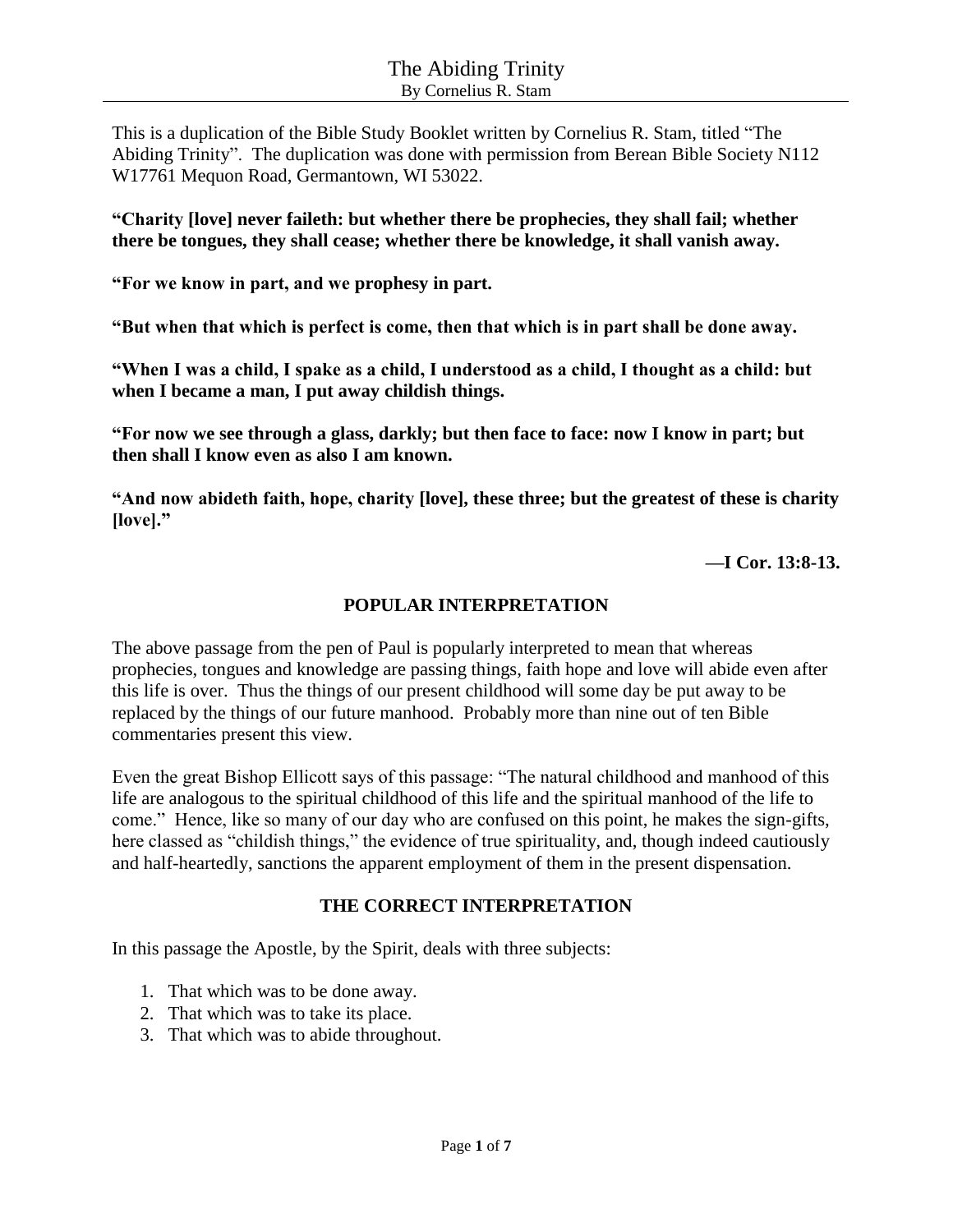First it should be clearly understood that the things which were to be "done away"<sup>1</sup> and would "cease" were sign gifts. The passage does not teach that prophecies would fail to come true, but that the *gift* of prophecy, possessed by some at that time, would be done away. Nor does it teach that people would stop talking or knowing things, but that the *gifts* of tongues and of supernatural knowledge would "cease" and be "done away."

The next thing which should be clearly understood is that these sign gifts were to be done away *presently, in that day*. They were part of the transition from an earthly program to a heavenly and spiritual one. They belonged to a *childhood* which was consistent with that transition. The great, grand truth of the mystery was only gradually revealed to Paul himself. He was even then still receiving divine revelations as to the new economy and there was yet more to come (Acts 26:16; II Cor. 12:1). Hence he says: *"We know in part…we prophesy in part…we see through a*  glass<sup>2</sup> darkly." But the revelation was soon to be complete (Col. 1:25) and with its completion "childish things" and "that which is in part" were to be "done away."

From Paul's own letters it is evident that he was not willing to wait, or to have other believers wait for heaven, to pass from childhood to maturity. Indeed, he chides these very Corinthians for failure to grow with the truth, calling them "carnal" and "babes" (I Cor. 3:1-4). And in Eph. 4:14 he exhorts *"that we henceforth be no more children."* Again, in Colossians he speaks of his intensive efforts to *"present every man perfect [mature] in Christ Jesus"* (Col. 1:24-29) and refers to Epaphras' fervent prayers that the Colossian believers might stand *"perfect [mature]<sup>3</sup> and complete in all the will of God"* (4:12).

## **THE ATTEMPTED RECOVERY OF THE SIGN GIFTS TODAY**

From all this it is evident that notwithstanding the claims made by many Fundamentalists, the "great commission" and the program of Pentecost with their sign gifts *cannot* be carried out today. God has rendered this *impossible*, for these supernatural manifestations have been *"done away"* and have *"ceased."* Hence the attempt to recover them is not of God but of Satan, who would use even the Scriptures to rob God's people of their most precious possessions.

As Satan used the Word of God itself to tempt our Lord, and used it again to cause the Galatians to "fall from grace" into the bondage of Moses' law, so he uses it in our day, pointing to the Scriptures themselves to draw sincere believers away from a full appreciation of "all spiritual blessings in the heavenlies" to the lesser blessings of a former dispensation. Our adversary is pleased when untaught Christians say: "If it's in the Bible it's enough for me," but there are two Scriptures he will never point men to: Rom. 11:13 and II Tim. 2:15, for were they heeded the confusion and division in the Church would be dispelled.

 $\overline{a}$ 

<sup>&</sup>lt;sup>1</sup> The word rendered "fail" and "vanish away" in Ver. 8 is *katargeo, to do away*.

<sup>&</sup>lt;sup>2</sup> Lit. *"a mirror*." The mirrors of those days were but polished metal surfaces and did not give the bright reflection of modern mirrors.

<sup>&</sup>lt;sup>3</sup> The same word, *teleios*, is used in the phrase: "When that which is *perfect* is come" (I Cor. 13:10) and refers, not to heaven, but to the full-orbed or fully developed revelation of truth which their spiritual growth was to accompany.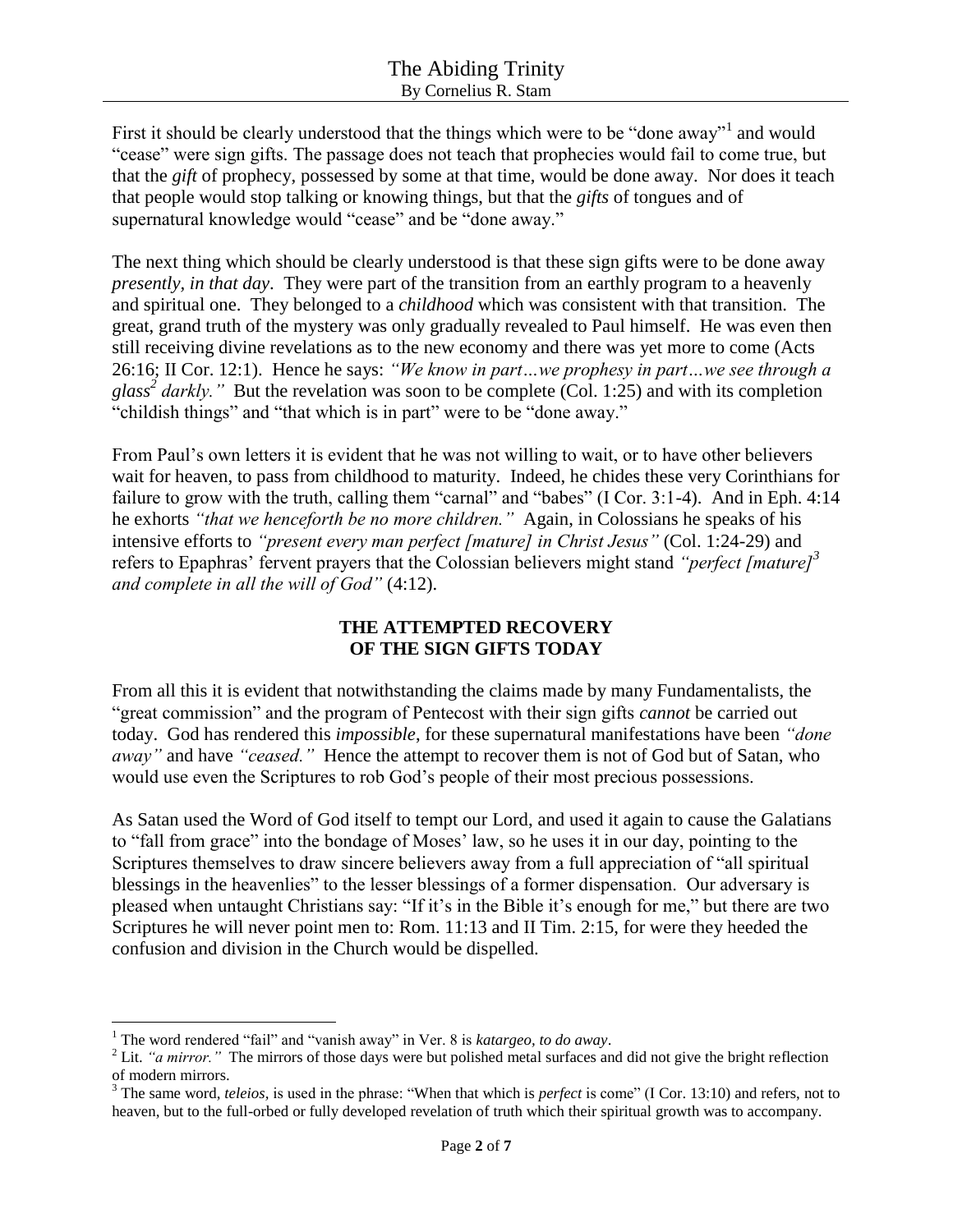It should be further observed that the attempted recovery of the sign gifts today is a distinct sign of *im*maturity. The sign gifts abounded in the Corinthian church (I Cor. 1:7 and chaps. 12-14) and the Corinthians boasted of them, yet Paul let them know in no uncertain terms that they were mere "babes in Christ" (I Cor. 3:1) unable to digest solid food (I Cor. 3:2) and their "envying and strife and division" (I Cor. 3:3) proved that he was right.

In the light of this let no modern Pentecostalist imagine that his supposed "gifts" of healing or prophecy or tongues are signs of spirituality or maturity. The Corinthians had all these, yet were pronounced *carnal* rather than spiritual, *childish* rather than mature. Supernatural gifts in themselves were *never* an indication of spirituality. They were simply temporary *signs* associated with the *Messiahship* of our Lord. Indeed, a visit to a Pentecostal meeting should convince the thoughtful student of the Word that spiritual maturity is not one of their characteristics. A man rises to speak in an "unknown tongue." Another follows with an "interpretation." Or a "prophet" rises with some special revelation from the Lord. And what do they say? Do they offer some refreshing light on the Word, or discuss "the deep things of God"? No, they make such statements as: "The Lord is pleased with the meeting," or "The Lord is coming soon and we must be ready," or "There is a backslider in our midst and the Lord wants him to know that if he doesn't soon seek God's face he will be cut off." And what brings the greatest response from the audience? The speaker who goes to the greatest extremes of physical or vocal exertion, the suggestion that the Holy Spirit is about to come down in power, or the mere mention of healing. But "the riches of the glory" of God's "mystery among the Gentiles," which God "would make known" (Col. 1:27) and by which believers are established (Rom. 16:25) is utterly unknown to them. No, in the words of another: "What they look upon as superior spirituality is actually instability and emotionalism that lasts only so long as the spell is upon them and then drives them into a state of depression which is closely related to melancholia."

Referring to one who embraced Pentecostalism and had been ruined by it, Sir Robert Anderson rightly says: "This complete surrender of mind and will—his entire personality—to what he believed to be the guidance of the Holy Spirit, left him a prey to the terrible delusions in which he was at last engulfed" (*Spirit Manifestations*, p. 19).

But the Corinthians had an exaggerated estimate of the value of the sign gifts at a time when they were at least in order. What shall we say of those who make much of them after God has suspended them and made them to cease? The surging waves of emotionalism, the constant emphasis on the miraculous, the self-deceit and the deception of others, the failure to recognize Paul as the God-appointed apostle of the present dispensation—all this is not of God, but of Satan.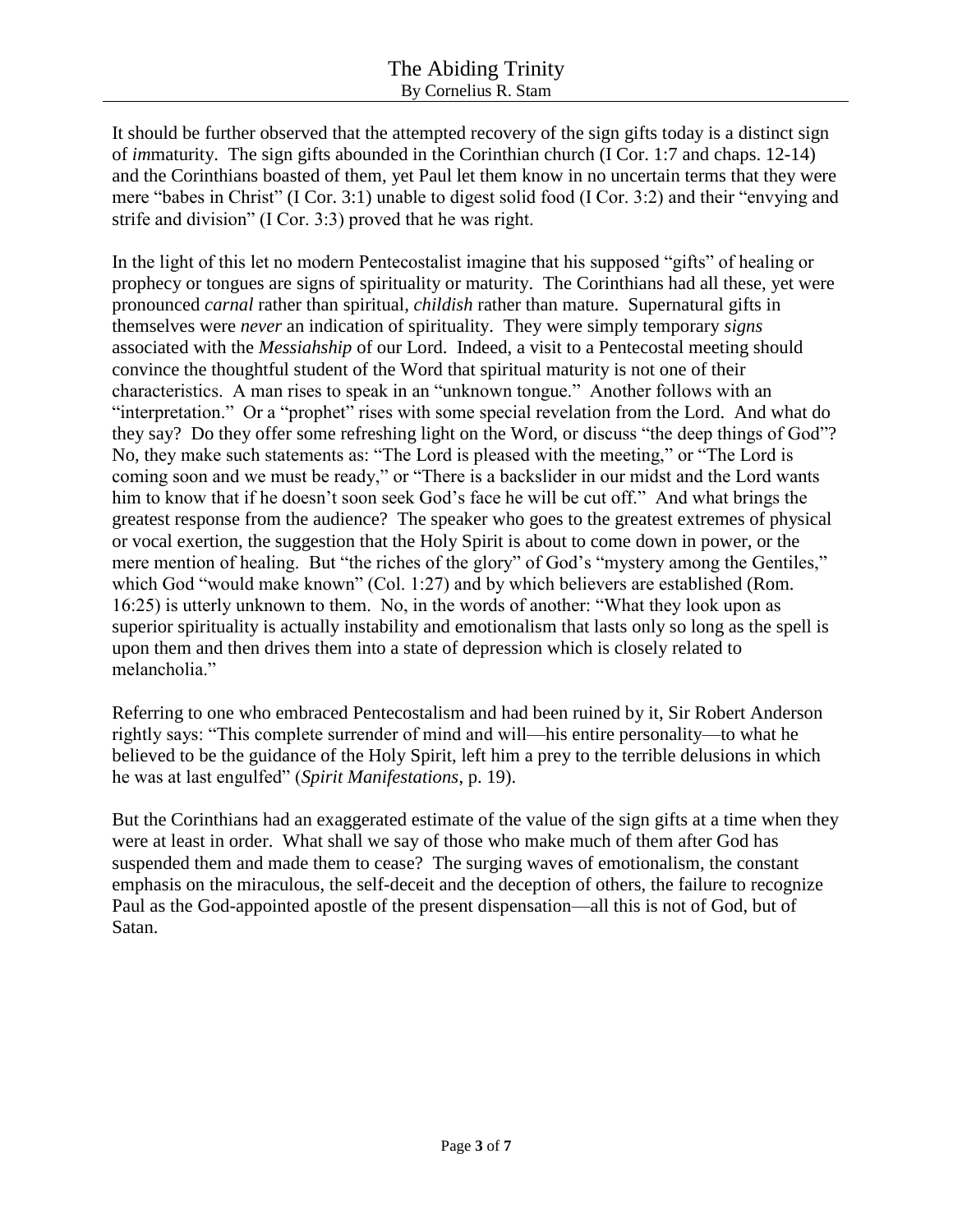# **THE ABIDING TRINITY**

*"And now abideth faith, hope, love, these three."*

The word *now* is not used here in a temporal but a *logical* sense. It could be rendered: "And *thus* these three remain." It is the next logical step in his argument that while some things will pass away to be replaced by others, there are certain basic factors which will *"abide"* or *remain*. These are *faith, hope* and *love,* and with the passing of the sign gifts these give *full and sufficient evidence* of normal and healthy Christianity. Let those of *that* day possess them and they will grow in grace, passing naturally from infancy to maturity, from "that which is in part" to "that which is perfect [fully developed]." Let the believer *today* possess them in good measure and they will keep him from spiritual decline.

The three are a trinity. While the apostle may speak of any one or two or of all three together, yet they are so wholly one that no one can exist apart from the other two. Furthermore, each is equally important in its way. *Love* is the "greatest," the crowning virtue. It is of *paramount* importance. Yet *faith* is of *primary* importance. Faith must come first, for "without faith it is impossible to please Him." And *hope*, or expectancy, is of *perpetual* importance. It lies at the center of our daily Christian experience.

It was these three graces that the apostle looked for in each one of the churches, judging the genuineness of its profession by the measure of their presence or absence. He never asked: "How many baptized converts have you?" or "How many of you have the sign gifts?" The program was no longer: *"He that believeth and is baptized shall be saved...and these signs shall follow them that believe"* (Mark 16:16, 17). He always looked for faith, hope and love.

In writing to the *Romans* he recognized the fact that their "faith is spoken of throughout the whole world." But is their faith accompanied by an equal measure of hope and love? He has never been among them and cannot fully know since they are at so great a distance from him, but he does tell them what is necessary in this regard, particularly in Rom. 5:1-5 "Being justified by FAITH, we have peace with God" and "access into this grace wherein we stand." And more: though in ourselves we still "come short of the glory of God," we may "rejoice in HOPE of the glory of God." And this hope "maketh not ashamed; because the LOVE of God is shed abroad in our hearts by the Holy Spirit."

The *Corinthians* had broken his heart. With their exaggerated emphasis on the sign gifts they had neglected faith, hope and love. The apostle is most guarded in addressing them in both his letters to them. While he praises others for the evidence of their salvation, in the case of the Corinthians he merely writes: *"I thank my God always on your behalf, for the grace of God which is given you by Jesus Christ"* (I Cor. 1:4). They bore some evidence of FAITH (I Cor. 1:4-6) and some of HOPE (Ver. 7) but little of LOVE, and this affected their faith and hope as well (1:10-12). Even after the rebuke of his first letter it was still necessary for him to exhort them to "prove the sincerity of your love" and "show…the proof of your love" (II Cor. 8:8, 24).

Thus in I Cor. 13 we find him emphasizing their need of all three—especially love.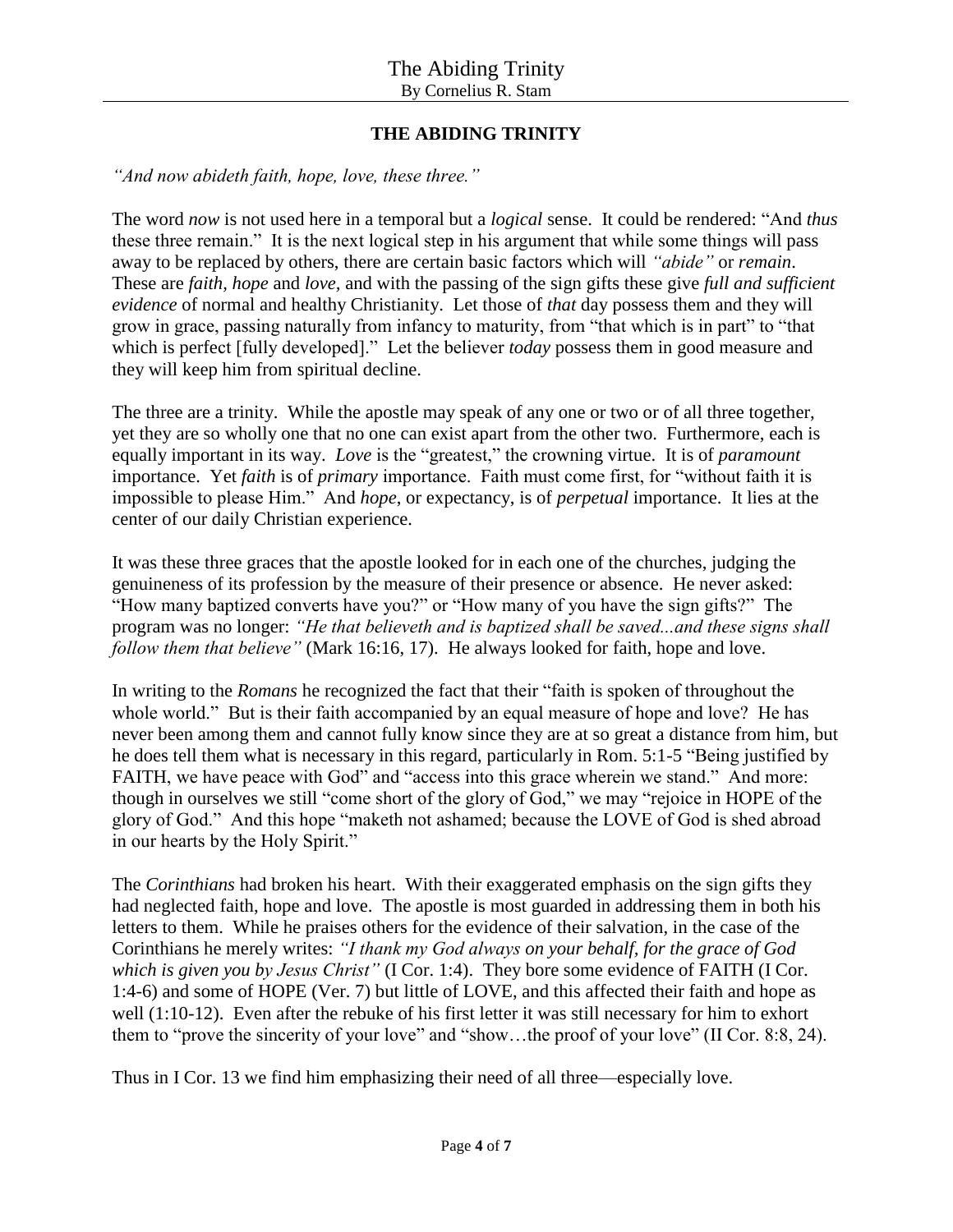The *Galatian* church was another keen disappointment to Paul. Their departure from the grace of God, "so soon" after having come to rejoice in it, left him stunned and grieved (Gal. 1:6-10). With the Galatians it was *faith* that was basically involved but this affected their *hope* too, for he asks them: "Where is then the blessedness ye spake of?" (4:15) and also their *love*, for, says he: "All the law is fulfilled in one word, even in this; Thou shalt love thy neighbor as thyself. But…ye bite and devour one another…" (5:14, 15).

Warning them that submission to circumcision implies that Christ is of "no profit" to them and has "become of no effect," and that it involves them in an obligation to keep "the whole law," the apostle again groups the three graces together, as he says:

## **"For we through the Spirit wait for the HOPE of righteousness by FAITH…which worketh by LOVE" (Gal. 5:5, 6).**

The so-called *Ephesian* epistle was doubtless an encyclical letter, sent to a group of churches, including that at Ephesus. Of them he had better things to say:

## **"Wherefore I also, after I heard of your FAITH in the Lord Jesus, and LOVE unto all the saints,**

## **"Cease not to give thanks for you…" (Eph. 1:15, 16).**

As to their HOPE, he reminds them that upon believing they were "sealed with that holy Spirit of promise, which is the earnest of our inheritance until the redemption of the purchased possession" (Vers. 13, 14). But he would now establish them in a greater, more wonderful hope, and prays:

## **"That the God of our Lord Jesus Christ, the Father of glory, may give unto you the spirit of wisdom and revelation in the knowledge of [Christ]:**

## **"The eyes of your understanding being enlightened; that ye may know WHAT IS THE HOPE OF HIS CALLING…" (Eph. 1:17, 18).**

The reference here, of course, is to His calling us to a *present* position and *present* blessings in the heavenlies.

Of this glorious calling Paul writes to Timothy:

### **"[GOD] HATH SAVED US, AND CALLED US WITH AN HOLY CALLING, NOT ACCORDING TO OUR WORKS, BUT ACCORDING TO HIS OWN PURPOSE AND GRACE, WHICH WAS GIVEN US IN CHRIST JESUS BEORE THE WORLD BEGAN" (II Tim. 1:9).**

Every believer should know and experience "the hope of His calling," or, as Weymouth renders it: "the hope which His call to you inspires."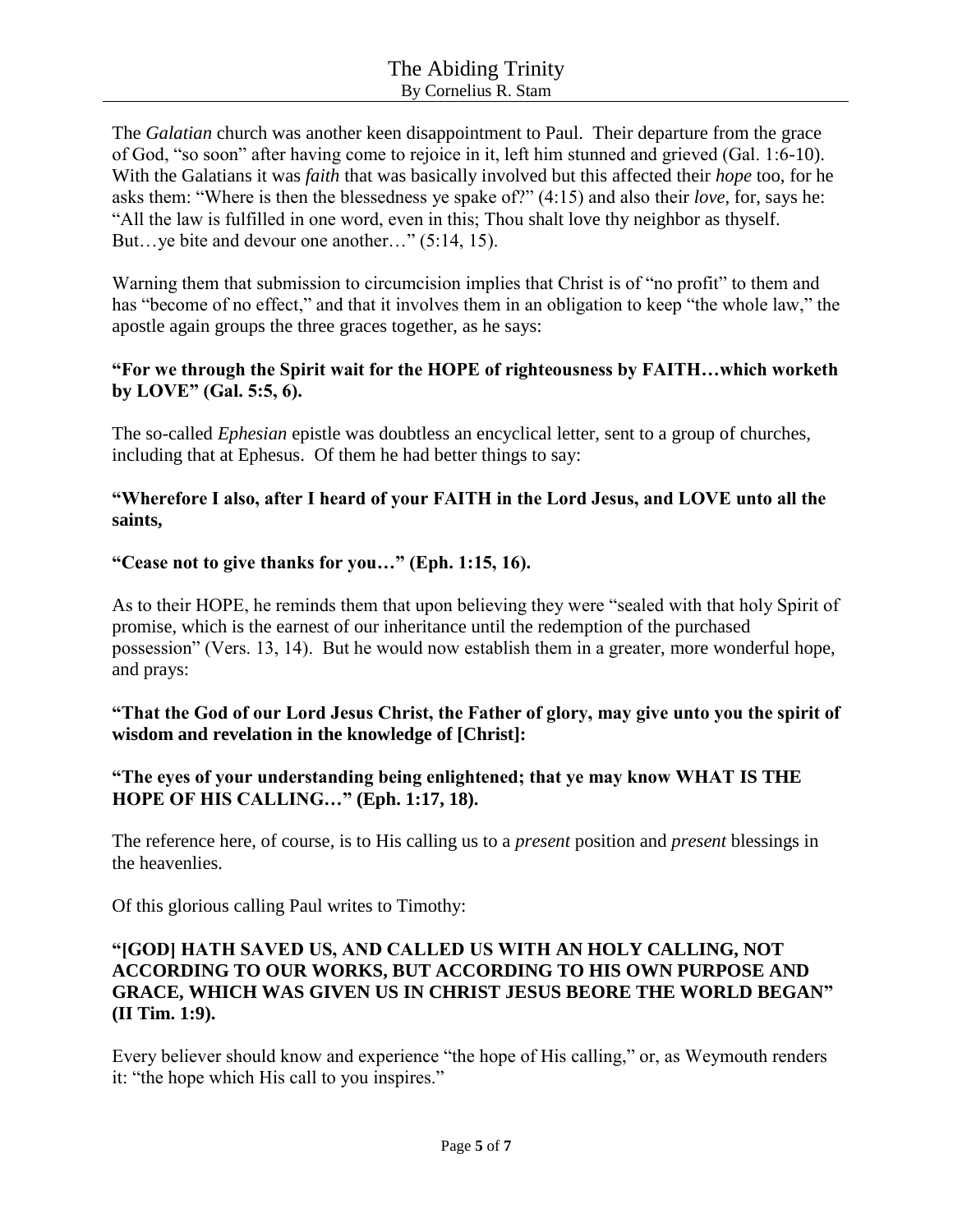The *Philippian* church had been threatened with division over personal misunderstanding, which Paul hastened to deal with, but as a whole they were an outstanding group. That they had a special place in Paul's affections is evident from the opening words of his letter to them:

# **"I THANK MY GOD UPON EVERY REMEMBRANCE OF YOU,**

# **"ALWAYS IN EVERY PRAYER OF MINE FOR YOU ALL MAKING REQUEST WITH JOY" (Phil. 1:3, 4).**

The steadfastness of their *faith* was proven by their fellowship with him in the gospel "from the first day until now" (Ver. 5). Their *hope* too was strong, for they had even suffered with him (Ver. 7, 29, 30). Moreover *he* was confident that God, who had begun this "good work" in them would complete it (Ver. 6). As to their *love*, this had been to some degree adversely affected by the misunderstanding that had arisen (4:2, 3) but he seeks to bind them firmly together again as he addresses them "all" (1:1) assures them of his prayers and rejoicing over them "all" (Ver. 4) of his confidence in them "all" (Ver. 7) and his longing for them "all" (Ver. 8). And while he does not use very words, he again groups faith, hope and love together in his closing exhortation:

**"Stand fast in the Lord" (4:1). There is FAITH.**

**"Be of the same mind in the Lord" (4:2). There is LOVE.**

**"Rejoice in the Lord alway" (4:4). There is HOPE.**

The *Colossians* had their difficulties too, with heresy creeping in, but they also stood on a high spiritual plane. Hence the apostle writes of his thanksgiving and prayers for them.

## **"Since we heard of your FAITH in Christ Jesus, and of the LOVE which ye have to all the saints,**

## **"For the HOPE which is laid up for you in heaven…" (1:3-5).**

To them too he could write of the deeper, more glorious truths associated with "the mystery," so that in the Colossians letter we are again taken to the very heights of spiritual truth.

The *Thessalonian* congregation has long been known as "the model church" and in Paul's letters to them (probably his earliest) we find faith, hope and love most strikingly grouped together. In their case especially *hope* is generally mentioned last, consistent with the fact that these epistles are basically concerned with "the blessed hope," concerning which they needed some instruction.